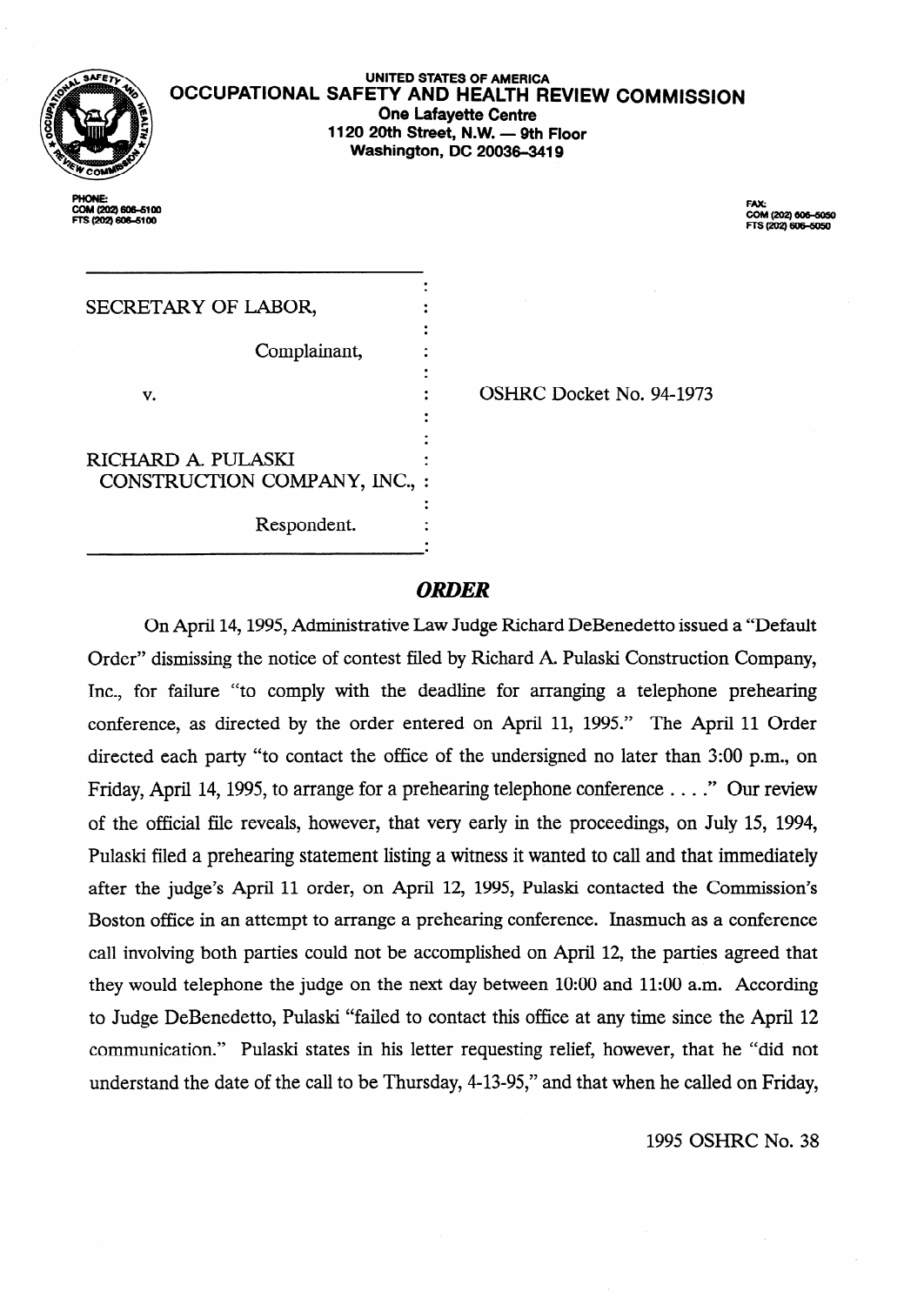April 14, "the [message] tape came on" and he interpreted this to mean that the office was closed because it was "a holiday [Good Friday]."

Under Commission Rule 41(a), 29 C.F.R. § 2200.41(a), before a judge may declare a party in default for failure to plead or otherwise proceed under the Commission's rules, the judge must ensure that the party was "afforded an opportunity to show cause why he should not be declared to be in default." We find nothing in the official file to indicate that Pulaski was given this opportunity. We also find that Pulaski's actions constitute sufficient reason for excusing the failure to meet the judge's deadline, particularly where there is no indication that the judge attempted to phone Pulaski on April 13 or any time prior to issuing a "Default Order" on April 14. We therefore set aside the judge's "Default Order" and remand the case for further proceedings consistent with the Commission's procedural rules.

Stuart E. Well

Chairman

Montaga Velma Montoya

Commissioner

Dated: June 28, 1995

1995 OSHRC No. 38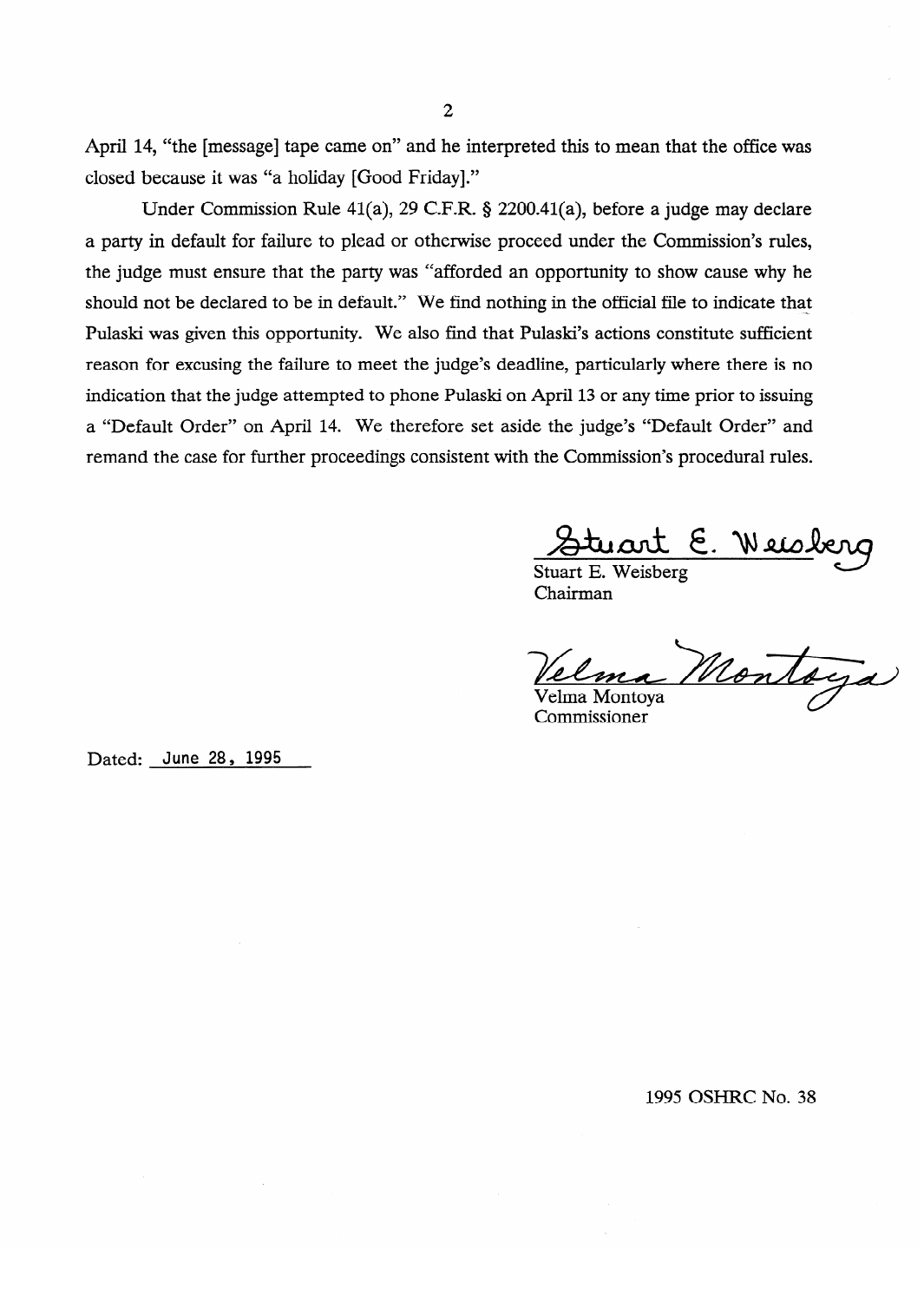#### NOTICE OF ORDER AND REMAND

The attached Order Of Remand by the Occupational Safety and Health Review Commission was issued and served on the following on June 28, 1995.

Daniel J. Mick, Esq. Counsel for Regional Trial Litigation Office of the Solicitor, USDOL 200 Constitution Ave., N.W. Room S4004 Washington, D.C. 20210

Patricia Rodenhausen, Esq. Regional Solicitor Office of the Solicitor, U.S. DOL 201 Varick St., Room 707 New York, NY 10014

Richard A. Pulaski, President Richard A. Pulaski Construction Co., Inc. 436 Princeton Avenue Mercervill, NJ 08619

Richard DeBenedetto Administrative Law Judge Occupational Safety and Health Review Commission Room 420 McCormack Post Office and Courthouse Boston, MA 02109-4501

FOR THE COMMISSION

 $\alpha, \beta$ , Warl

Ray H. Darling, Jr. Executive Secretary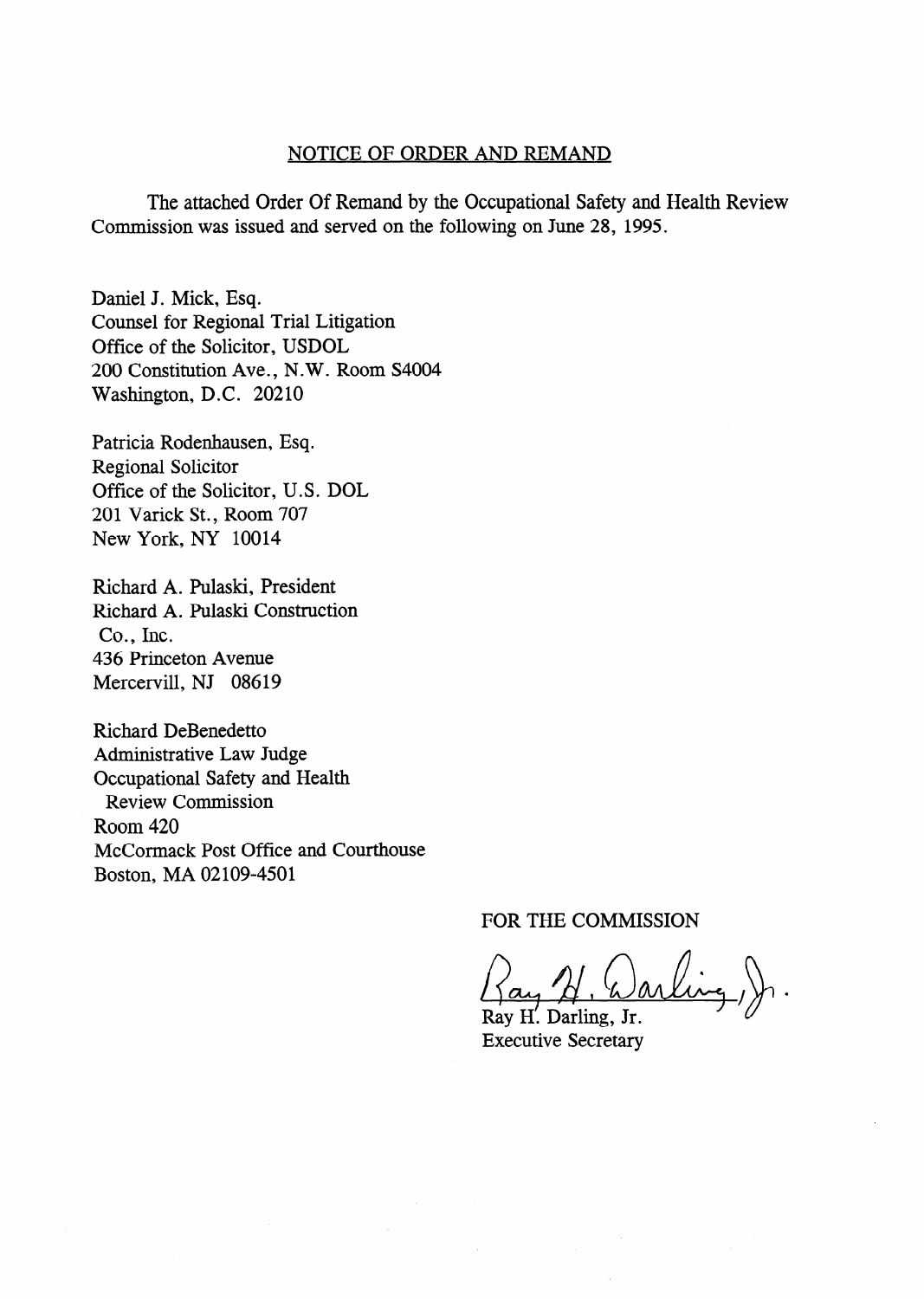

**COM (202) 606-5100 FTS (202) 606-5100** 

UNITED STATES OF AMERICA **OCCUPATIONAL SAFETY AND HEALTH REVIEW COMMISSION One Lafayette Centre 1120 20th Street, N.W. - 9th Floor Washington, DC 20036-3419** 

> FAX: rax:<br>COM (202) 606–5050<br>FTS (202) 606–5050

OSHRC DOCKET<br>NO. 94-1973

**SECRETARY OF LABOR** Complainant. Complainant,  $\overline{\mathbf{v}}$ .

RICHARD A PULASKI CONSTRUCTION CO. Respondent. Respondent.

# NOTICE OF DOCKETING

OF ADMINISTRATIVE LAW JUDGE'S DECISION

OF ADMINISTRATIVE LAW JUDGE'S DECISION  $\epsilon$  and  $\epsilon$  are  $\epsilon$  and  $\epsilon$  above  $\epsilon$  above  $\epsilon$  above  $\epsilon$  above references was above reference of the  $\epsilon$  case was above  $\epsilon$  and  $\epsilon$  and  $\epsilon$  and  $\epsilon$  and  $\epsilon$  and  $\epsilon$  and  $\epsilon$  and  $\epsilon$  and  $\epsilon$  and  $\epsilon$  and  $\$ will become a final order of the Commission on May 22, 1995 unless a commission of the Judge of the Judge Commission of the Judge COMMISSION MEMDET QUECUS TEVIEW OF THE QECISION ON OF DEFOTE THAT Q:<br>DA DTV DESIDING DEVIEW OF THE HIDGE'S DEGISION BY TH FANTI DESINING NEVIEW OF THE JUDGE'S DECISION DI THE TONATE WAS COMMISSED FOR BEFORE THAT DEVIEW. COMMISSION MOST FILE A FETTITON FOR DISCRETIONART RE Any such pennon should be received by the Executive secretary on or before way 11, 1<br>Commissi Communission  $\frac{1}{2}$  by the central subset of the Eq. is the Executive Secretary on  $\frac{1}{2}$  on  $\frac{1}{2}$  B  $\frac{1}{2}$  D  $\frac{1}{2}$  B  $\frac{1}{2}$  D  $\frac{1}{2}$  B  $\frac{1}{2}$  D  $\frac{1}{2}$  B  $\frac{1}{2}$  D  $\frac{1}{2}$  B  $\frac{1}{2}$  D  $\frac{1}{2}$  B  $\frac$ 1011 Kuit 71,  $27$  C.F.K.  $2200.71$ .

All further pleadings or communications regarding this case shall be  $\alpha$  all further pleadings or communications regarding the shall behall behall behall behall behall behall behall behall behall behall behall behall behall behall behall behall behall behall behall behall behall behall be

> **Executive Secretary** Occupational Safety and Health<br>Review Commission  $1120$  20th St. N.W., Suite 980  $N$ ashington, D.C. 20  $1120$

Petitioning parties shall also mail a copy to:

Daniel J. Mick, Esq.<br>Counsel for Regional Trial Litigation Office of the Solicitor, U.S. DOL Room S4004 200 Constitution Avenue, N.W. Washington, D.C. 20210

 $2000$  Constitution Avenue, N.W.  $ew$  is issued by the Com having questions about review rights may contact the Commission's Executive Secretary or call  $(202)$  606-5400.

FOR THE COMMISSION Ray  $H$ . Darling, Jr.

Date: April 21, 1995

Executive Secretary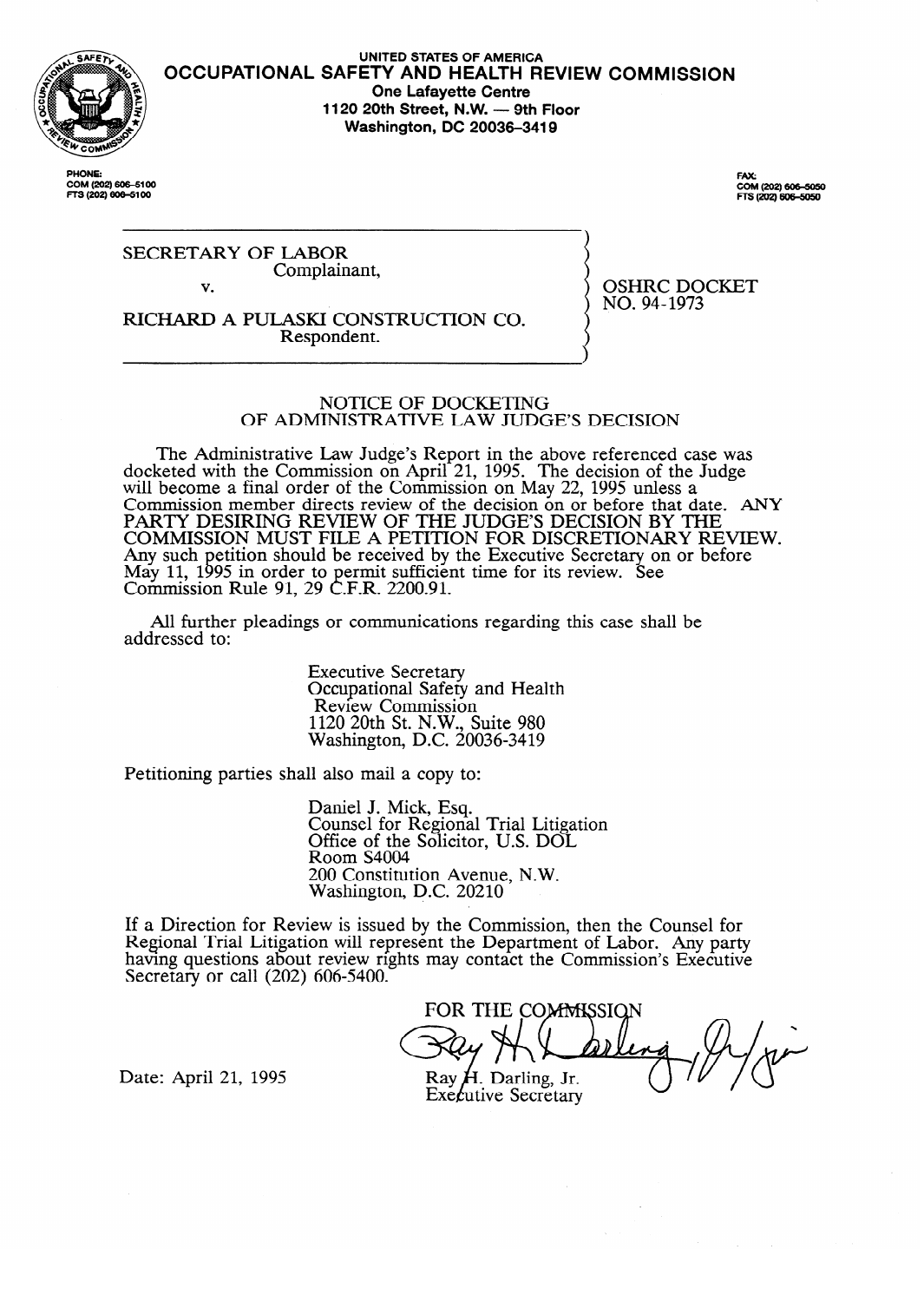## DOCKET NO. 94-1973

## NOTICE IS GIVEN TO THE FOLLOWING:

Patricia Rodenhausei Regional Solicitor Office of the Solicitor 201 Varick, Room 707 New York, NY 10014 Esq. U.S. DOL

Richard Pulaski, President Richard A. Pulaski Construction  $Co<sub>2</sub>$  Inc. 436 Princeton AVenue Mercerville, NJ 086 19

Richard DeBenedett Administrative Law Jud Occupational Safety and e. **Health** Review Commission McCormack Post Offic and Courthouse, Room 420 Boston, MA 02109 4501

00109913517:02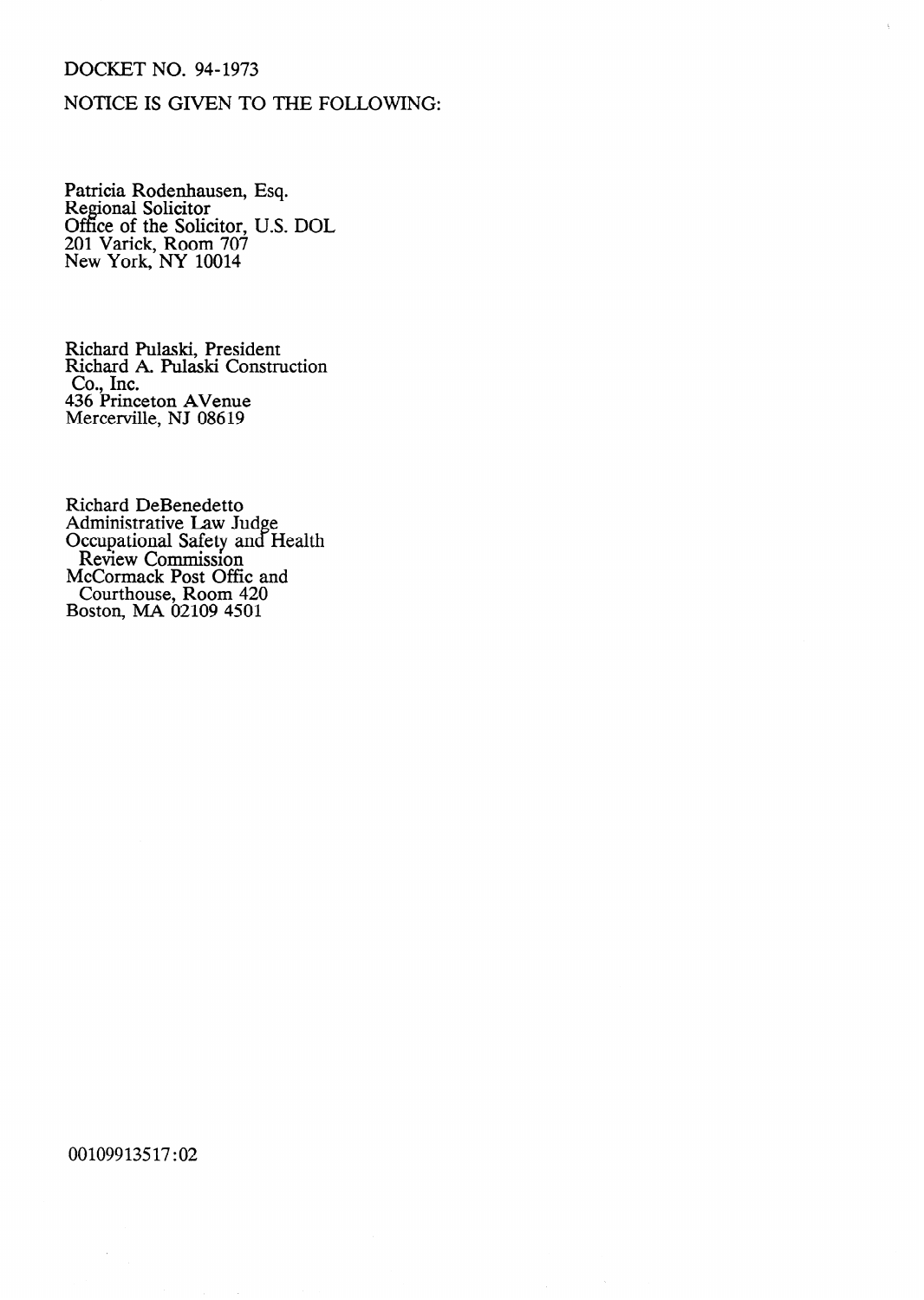### UNITED STATES OF AMERICA

## OCCUPATIONAL SAFETY & HEALTH REVIEW COMMISSION

.

.<br>.

.<br>.

.

SECRETARY OF LABOR, Complainant, v. . RICHARD A. PULASKI CONSTRUCTION  $CO<sub>n</sub>$  INC.

OSHRC<br>Docket No. 94-1973  $\overline{a}$  ,  $\overline{b}$ 

Respondent. Respondent.

#### DEFAULT ORDER

On April 11, 1995, an order was entered and faxed to the parties directing each of telephoned this office on April 12 but because of the unavailability of one party or the other at the same time, a conference call with both parties could not be accomplished on April 12. It was therefore arranged and each party agreed to telephone the office of the undersigned on the following day, April 13 during the hour from 10:00 a.m. to 11:00 a.m. so that the telephone conference could be effectuated.

In accordance with the agreement, the Secretary contacted this office on several occasions during the morning on April 13 but respondent has failed to contact this office at any time since the April 12 communication. Accordingly, it is

ORDERED that having failed to comply with the April 14 deadline for arranging a prehearing telephone conference, as directed by the order entered on April 11, 1995, respondent's notice of contest is dismissed. It is further